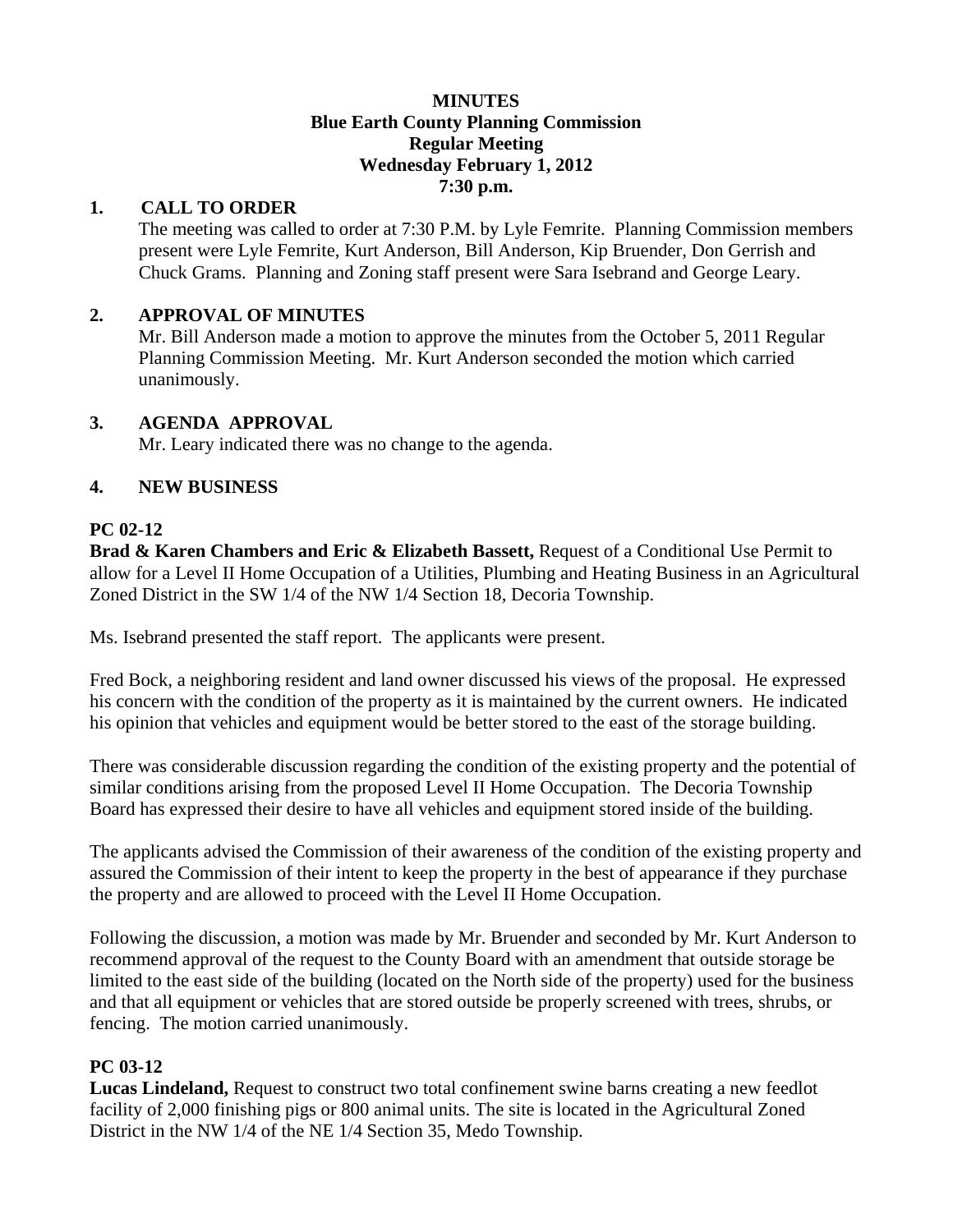Ms. Isebrand presented the staff report. The applicant was present and had nothing to add. There was no public comment.

Following a brief discussion by the Planning Commission, a motion was made by Mr. Kurt Anderson and seconded by Mr. Bill Anderson to recommend approval of the request to the County Board. The motion carried unanimously.

## **PC 04-12**

**Gene Braam,** Preliminary and final plat of Mini Ranch. A two lot and two outlot subdivision located in the NW 1/4 of the NE 1/4 and NE 1/4 of the NE 1/4 of Section 9, Decoria Township. The property is zoned Conservation.

Mr. Leary presented the staff report. The applicant was present.

John Kuether, a neighboring resident, read a prepared statement regarding his position on the proposal. Mr. Kuether's statements sounded more on the order of an ongoing personal battle between him and the applicant and did not necessarily pertain to issues specific to the proposed subdivision.

Mr. Braam addressed the Commission with a rebuttal of Mr. Kuether's comments.

During the discussion by the Planning Commission, Mr. Kurt Anderson asked that a stipulation be added to the resolution requiring some sort of legal recording of the applicant's acknowledgment of full responsibility of loss due to future flood events so that future owners of the property are made aware of the flood loss responsibility they acquire with their purchase of the property.

Following the discussion by the Planning Commission, a motion was made by Mr. Kurt Anderson and seconded by Mr. Bill Anderson to recommend approval of the request to the County Board with the stipulation recommended above for recording acknowledgement of future flood damage responsibility. The motion carried unanimously.

# **PC 05-12**

**Blue Earth County,** Notice of intention to enact amendments to the Blue Earth County Zoning Ordinance also known as Chapter 24. Proposed amendment includes update of definitions including protocol, update of uses, and incorporating state statutes regarding definitions and uses.

Mr. Leary presented the staff report. Mr. Leary also provided the Commission with a summary of the events that had taken place since the December  $7<sup>th</sup>$  2011 Draft was released for review. This summary included change made to the proposed amendment at the January  $4<sup>th</sup>$  2012 work session with staff, Planning Commission and the County Board. Said summary included the following:

A copy of the Chapter 24 draft amendment effective December  $7<sup>th</sup>$ , 2011 was provided to the Mankato and Mapleton libraries, and emailed to numerous county staff, City of Mankato Planning & Zoning, Minnesota Department of Natural Resources, and others. Since the December  $7<sup>th</sup>$  draft, one final work session was held on January  $4<sup>th</sup>$ , 2012. At the January  $4<sup>th</sup>$  work session, the following changes were made to the proposed amendment: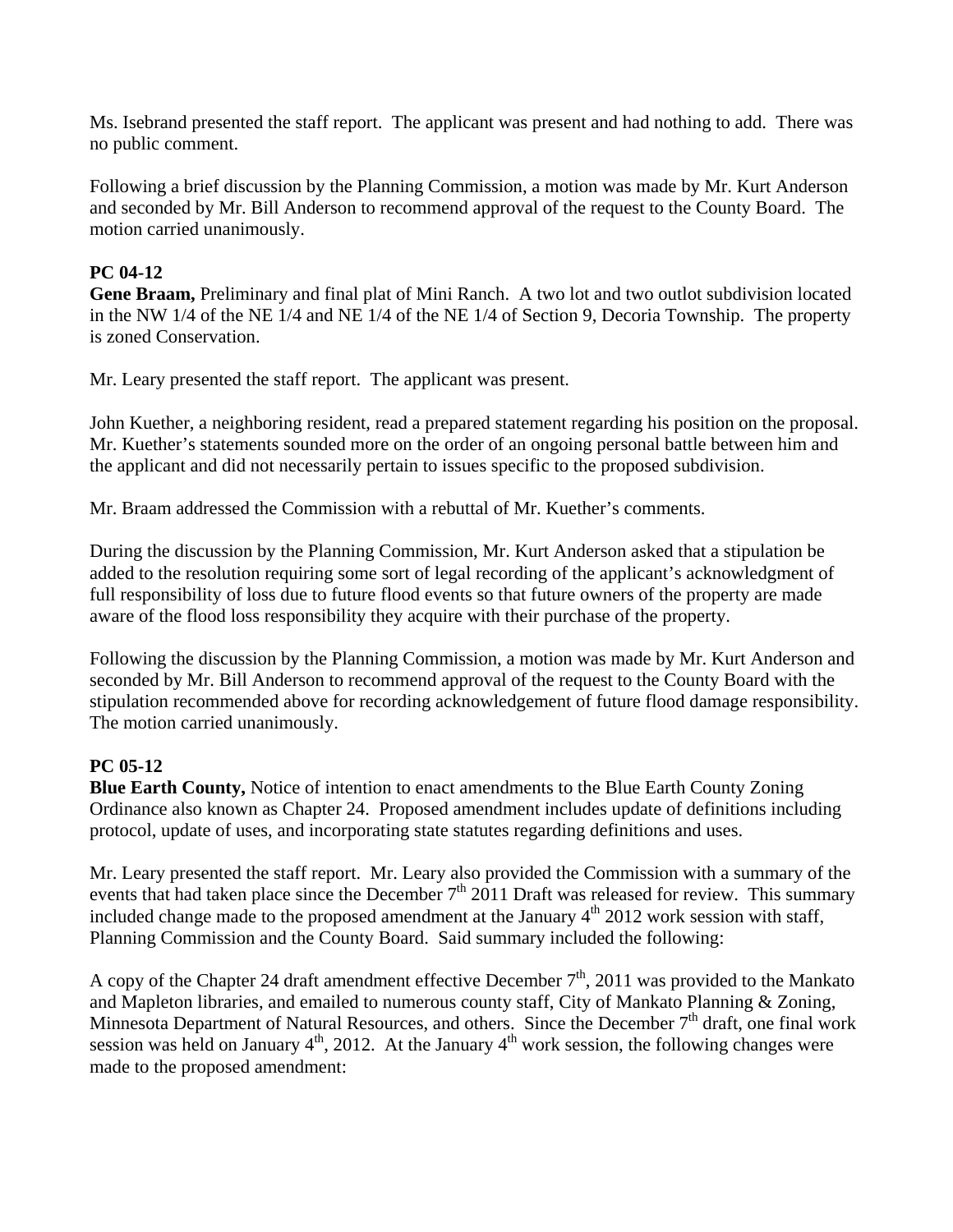- 1. Rural Residential and Rural Townsite Zoned Districts Removing or filling over *500* cubic yards of fill that is not in conjunction with another permitted or conditional use. It was decided to change this back to *50* cubic yards as it is in the existing code.
- 2. Rural Residential and Rural Townsite Zoned Districts Public and private schools were placed back in as permitted uses.
- 3. General Business Zoned District Restaurants, cafés, and taverns were placed back in as permitted uses.
- 4. Light Industrial Zoned District Wholesale business facilities were placed back in as a permitted uses.

Since the January  $4<sup>th</sup>$  work session, staff has formed the following recommendations:

- 1. From the works sessions, it had been decided to replace Multiple Family Dwellings with Triplex Dwellings. Said Triplex Dwellings were limited to a maximum of three bedrooms. Staff is recommending that Multiple Family Dwellings be added back in and that Triplex Dwellings be removed as they would be included with Multiple Family Dwellings. No bedroom limit is proposed as the development would be limited by suitable area to accommodate primary and secondary septic system drainfield locations.
- 2. Article III Division 5 Rural Townsite District The permitted uses of hospitals, convalescent or nursing homes have been removed. This action will make an existing nursing home facility nonconforming. Therefore, staff recommends that *nursing homes* be added back in as a permitted use.
- 3. Article III Division 6 General Business District Restaurants, cafés, or taverns have been removed from permitted uses. Bars had been left as permitted uses. As indicated in the noted changes from the January  $4<sup>th</sup>$  work session, all of these uses were to be added back as permitted uses. After consulting with Blue Earth County Environmental Health Staff, staff is recommending that these establishments be listed as conditional uses due to the review that is required for such uses.
- 4. Article III Division 7 Highway Business District Staff recommends adding *any conditional use in the General Business District.* This action will mirror the same format between the Light Industrial and Heavy Industrial Districts.
- 5. Article IV Division II Performance Standards The performance standards of Bed  $\&$ Breakfast/Inns, Organized Group Camps, and Reception/Banquet/Meeting Halls/Retreat Centers or Facilities states that *the applicant is responsible for the cost of the following inspections: ADA, Building Code, Electrical Code, Plumbing Code and Fire Code.* The accessibility section of the State Building Code actually applies to all commercial use, not just those that are referenced above. The county does not have or enforce State Building Code and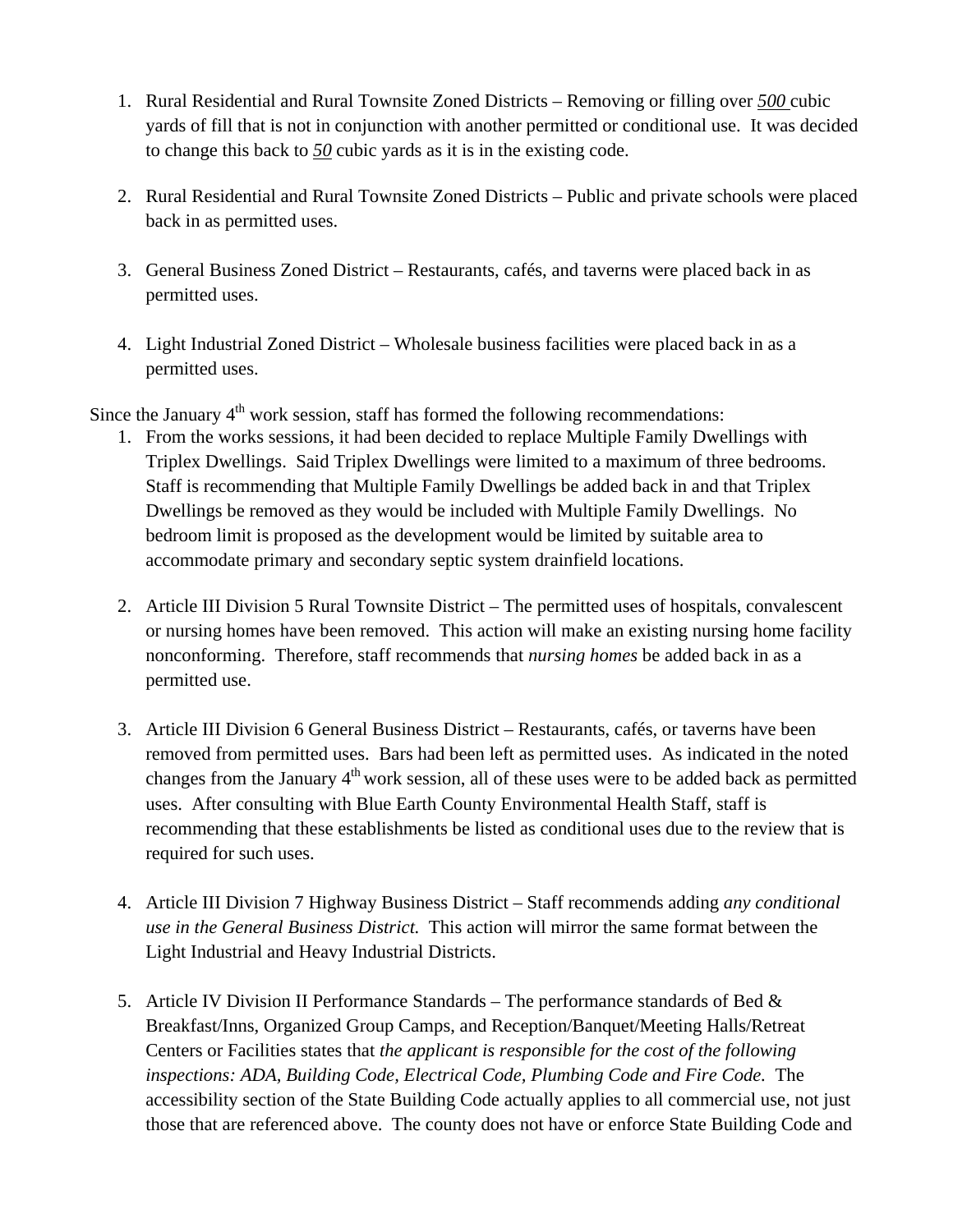does not have sufficiently trained staff in this area of inspection. Staff is recommending this requirement be removed. The cost of these inspections will be listed as a condition of a conditional use permit and/or construction permit.

6. Article IV Division II Performance Standards – The performance standards of Elder Care/Dependent Care Units states that *detached elder care/dependent care units shall be situated in such a way as to minimize its visibility from adjacent streets and properties* **and** *all related aesthetic matters including architecture and landscaping shall be subject to review by the Planning Agency.* This use was copied from another county. The standards in question are not required of other uses and can be subjective. Therefore staff is recommending this requirement be removed.

Mr. Leary provided the Commission with a copy of an email he received from Karl Friedrichs. Mr. Leary addressed most, but not all of the comments in Mr. Friedrich's email. The entire text of that email has been copied and included below. Mr. Leary's response follows the questions of the email that were addressed at the Planning Commission meeting.

Beginning of Mr. Fredrichs' email:

(These comments are incomplete as Feb. 1, 2012. I have not had an opportunity to review all of the proposed changes in detail, and compare them to the purposes of the Land Use Plan, Ordinance language, and plain old common sense. I expect I will have a significant number of additional comments to be presented to the County Board at the Public Hearing to be held later. I would suggest that the Planning Commission and/or County Board request the participation of others (beyond County Board, Planning Commission and Staff) as noted below to obtain their input and review of the proposed changes before adoption. I would expect that there are supporting facts and clearly articulated needs which will be presented at the Public Hearing to fully justify each of the major proposed changes.)

STAFF's provided **BACKGROUND INFORMATION**: A series of six (6) workshops were held with Planning Commission, County Board, and Staff, after George and Sarah worked on some proposals.

QUESTION: Why not involve representatives from the townships, surveyors, attorneys, real estate agents, developers, and farmers?

 Mr. Leary stated that the inclusion of these suggested groups is normally done when reviewing the Land Use Plan.

QUESTION: Why did George and Sarah choose the parts of the Ordinance that they chose to work on? Was there direction from the County Board on what to address? What about addressing "flag lots", subdividing rules, and other issues that have been pointed out to the zoning staff by surveyors, attorneys, townships, real estate agents, farmers and others?

 Mr. Leary stated that many of the items addressed have needed review for a number of years. Others needed clarification. And others were reviewed due to reasonable requests by public citizens. Mr. Leary added that the subdivision ordinance is a different chapter of the code. It will need to be amended at a later date. Exactly when, has yet to be determined.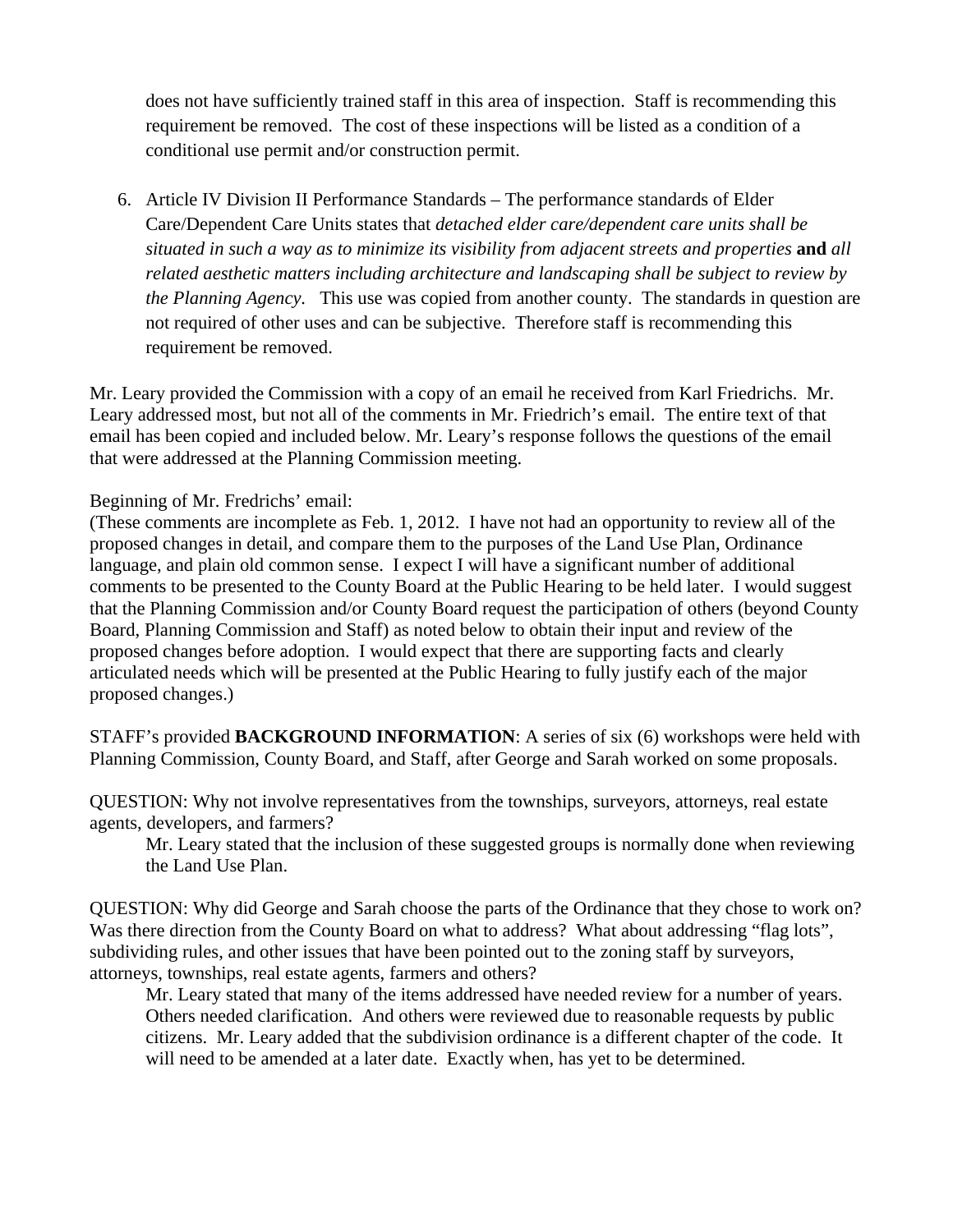#### Staff claims the **PROCESS PROMPTED BY:**

1. The County Comprehensive Land Use Plan was updated in 1998. The Land Use Plan is a guiding document for the County Code of Ordinances and includes a number of goals and policies for the county. The proposed amendments have addressed these goals and policies wherever possible.

QUESTION: What goals and policies in the LUP are addressed by which of these proposed amendments?

 Mr. Leary indicated that Transferring of Development Rights and urban uses in the Agricultural District were reviewed. Definitions for agriculture/agricultural use and urban use were added.

2. The format of many segments of the chapter has been amended for continuity.

3. Changes to the definitions section have been made to add clarity. Some definitions have been added.

QUESTION: Do the definitions only clarify, or do they change intent? Mr. Leary stated they were intended to clarify.

QUESTION: Are the proposed definitions themselves clear? Do they cause or create the desired result? (See below for numerous questions regarding clarity.)

 Mr. Leary indicated that considerable thought went into the amended and added definitions. This included research of other counties and using definitions found in a book of development definitions.

4. Amendments have been made to conform to state statutes.

QUESTION: What amendments conform to what state statutes? Presumably only the "variance" statute was changed, and that section reads as follows:

Mr. Leary said that variances had been reviewed.

Variances shall only be permitted when they are in harmony with the general purposes and intent of the official control and when the variances are consistent with the comprehensive plan. Variances may be granted when the applicant for the variance establishes that there are practical difficulties in complying with the official control. "Practical difficulties," as used in connection with the granting of a variance, means that the property owner proposes to use the property in a reasonable manner not permitted by an official control; the plight of the landowner is due to circumstances unique to the property not created by the landowner; and the variance, if granted, will not alter the essential character of the locality. Economic considerations alone do not constitute practical difficulties. Practical difficulties include, but are not limited to, inadequate access to direct sunlight for solar energy systems. Variances shall be granted for earth sheltered construction as defined in section 216C.06, subdivision 14, when in harmony with the official controls. No variance may be granted that would allow any use that is not allowed in the zoning district in which the subject property is located. The board of adjustment may impose conditions in the granting of variances. A condition must be directly related to and must bear a rough proportionality to the impact created by the variance.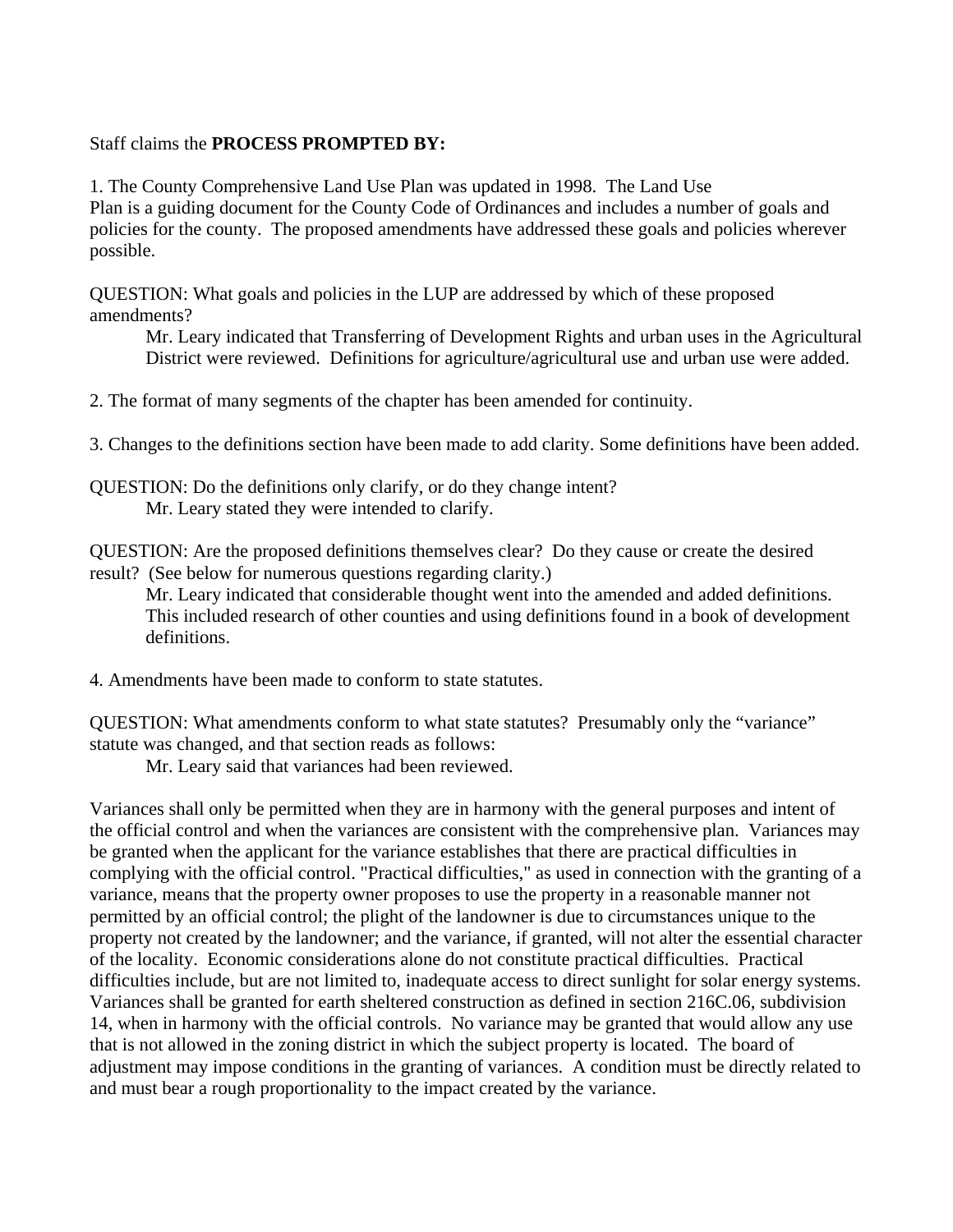5. Unintended omissions from the codification process have been included with the proposed amendments.

QUESTION: What are these?

 Mr. Leary indicated that the Farm Winery Ordinance had been omitted during the codification process.

6. Permitted and conditional uses within the districts have been added, changed, or deleted to comply with the Land Use Plan and the Subsurface Sewage Treatment Systems (SSTS) Ordinance. Said uses have also been added to, changed, or deleted based upon the discussions at the Planning Commission/County Board workshops.

QUESTIONS: What factual basis showing the need for these changes? Do they really help Ag Uses and protect the environment in Conservation Zones?

 Mr. Leary said define "factual." He added that changes were made based upon through review at the work sessions held with the Planning Commission, County Board, Environmental Health staff, and Planning & Zoning staff. Mr. Leary also indicated his opinion that in most instances the proposed changes do help agricultural uses and still protect the environment in Conservation Zones.

7. The performance standards have been amended to include Bed &

Breakfast/Inns Campgrounds, Elder Care & Dependent Care, Kennels, Organized Group Camps, Reception/Banquet/Meeting Halls/Retreat Centers or Facilities, and Seasonal Produce Stands.

Mr. Leary indicated this was correct.

8. The Mineral Extraction section has been amended to include the storage and processing of recycled bituminous asphalt and concrete products and to include the operation of hot mix asphalt and concrete plants.

QUESTION: How does the permission of recycling bituminous asphalt and concrete products and to include the operation of hot mix asphalt and concrete plants in Conservation Zones meet the goal of Conservation Zone which is:

Section 24-136. The purpose of the C conservation district is to provide a district, based on topographic, physiographic and soil conditions that will provide:

(a) Protection of environmentally sensitive areas. It is the intent of this C district to protect the environmentally sensitive areas in the county.

(b) Preservation of natural ground cover. It is the intent of this C district to preserve major areas of natural ground cover of this county for conservation purposes.

(c) Conservation of natural resources. It is the intent of this C district to deter abuse of water resources and conserve other natural resources of the county.

 Mr. Leary responded that unfortunately we did not have a say in where the aggregate resources would be placed. As a result, much of the aggregate is in conservation and shoreland areas from many years ago. Historically, storing, crushing, and recycling of used asphalt and concrete products has been allowed with approval of a conditional use permit. Because of this and because the source of aggregate is one of the primary components of new hot mix asphalt and concrete products, it makes sense to allow for the recycled material to be processed on site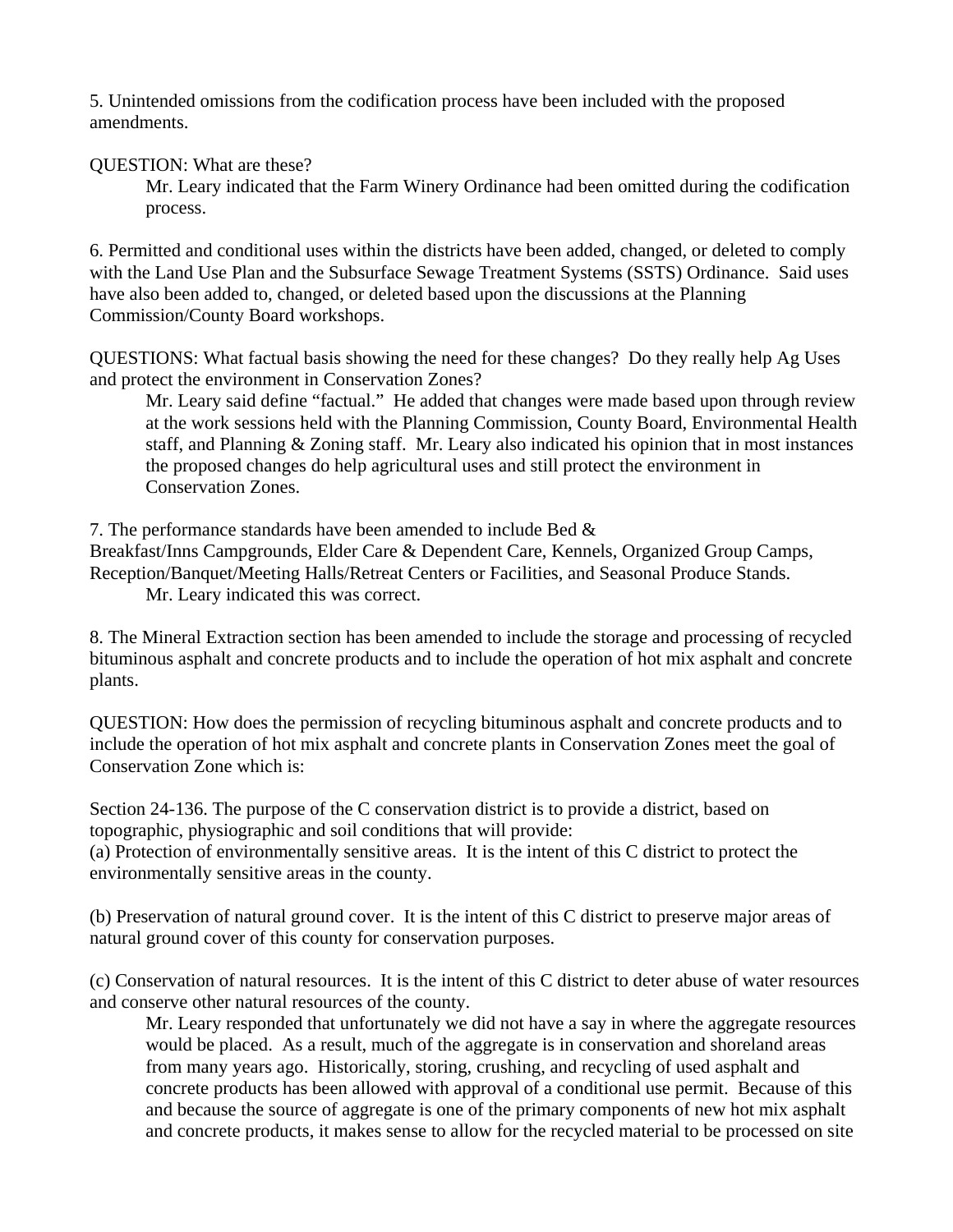and included in new product for roads and bridges. The alternative is to transport the aggregate all over the county to temporary sites and process it there. This takes away from the efficiency and in the opinion of some, adds to the wear and tear of our roads.

PREMISE: It is in the best interest of the County to maintain agricultural areas through limiting intrusion of urban uses, and thereby limiting the cost of public services. The Right to farm is an important component of the land use plan.

QUESTION: So why is the County forcing housing onto "one per forty (40) acres" locations throughout the County, instead of allowing it to develop reasonably within areas closer the cities and along "sites with a view"?

 Mr. Leary stated that no change is proposed to this requirement and that it is an item better addressed with a review of the Land Use Plan.

-There are presently some township where it is nearly impossible to locate a feedlot, due to residences having to be placed on separate forty (40) acre parcels.

-Forcing "one per forty (40) acres" requires those that want to move to the country to use otherwise quality farmland for the construction of a home, which results in breaking up of straighter fields. -The Urban Fringe Overlay Districts have forced those wanting to live in the country to move farther from the cities, which may eventually make it more difficult to provide services. You are not going to stop people from moving to the country if they want that lifestyle and space for rural type uses.

PREMISE: There are lots of stories in the news about land use issues across the State.

QUESTION: What stories? What issues? Are those issues actually or potentially here in Blue Earth County? Are those commercial use issues?

Mr. Leary indicated he was not clear on the question.

PROPOSED CHANGE: Septage Storage - adopt language allowing in the Ag District, in case the MPCA allows it.

QUESTION: Why propose to allow before MPCA has given approval? Why need to do this? Is there demand?

 Mr. Leary stated that all indications received to date indicate this will be approved by the MPCA. He added that by being proactive we have this covered. He also stated that proper storage is better than improper land application and that there is a demand for this use.

PROPOSED CHANGE: Transfer of Development Rights only if own the entire forty (40) acre parcel and it is touching the parcel to which it will be sent.

QUESTION: Why require ownership of the entire forty (40) acre parcel? Isn't it enough to own an otherwise buildable lot, and transfer from there?

 Mr. Leary stated that ownership of either quarter-quarter section is not a requirement. The sending and receiving quarter-quarters must be adjacent to one another, this included the corner points. The development right being sent does not originate from a buildable lot. It originates from an undeveloped quarter-quarter section of land.

Why limit to transferring only to adjoining section? If the adjoining section is good quality crop land, wouldn't it benefit the "Ag is important" goal of the Land Use Plan to transfer the rights to poorer ag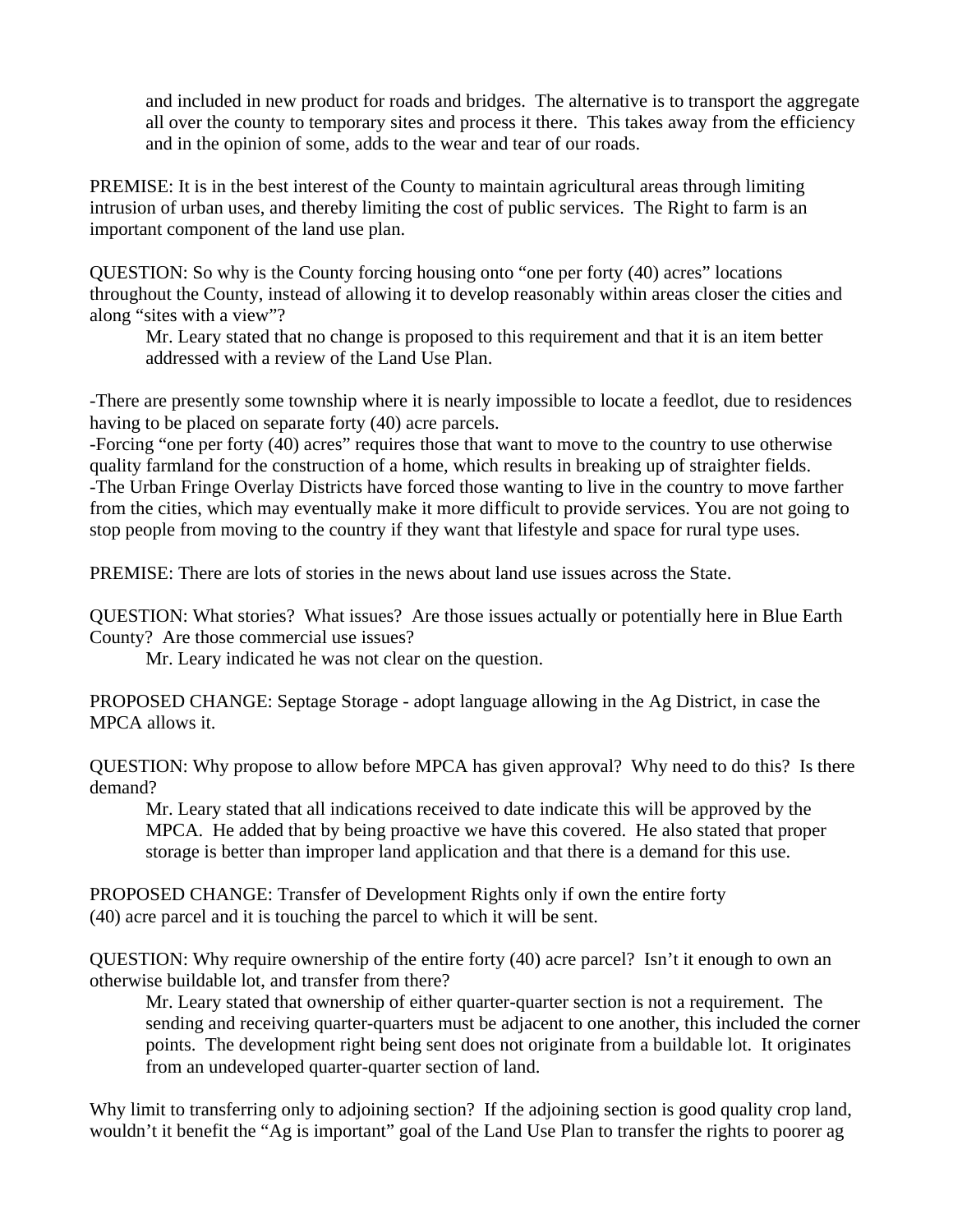land, or smaller tillable acres to keep larger farm tracts? Example: small fields on west side of Duck Lake, around ravines in the County, or fields with significant slopes.

PROPOSED CHANGE: Allow concrete and bituminous recycling in areas where mining aggregates, even if in a Conservation Zone.

QUESTION: Isn't Conservation Zone for purpose other than industrial type use?

How does the stockpiling or processing of concrete and bituminous materials protect the environment? Noise? Dust? Vehicles?

 Mr. Leary indicated as above that unfortunately we did not have a say in where the aggregate resources would be placed. As a result, much of the aggregate is in conservation and shoreland areas from many years ago. Historically, storing, crushing, and recycling of used asphalt and concrete products has been allowed with approval of a conditional use permit. Because of this and because the source of aggregate is one of the primary components of new hot mix asphalt and concrete products, it makes sense to allow for the recycled material to be processed on site and included in new product for roads and bridges. The alternative is to transport the aggregate all over the county to temporary sites and process it there. This takes away from the efficiency and in the opinion of some, adds to the wear and tear of our roads.

PROPOSED CHANGE: Definition of Bed & Breakfast:

Bed and Breakfast Inn means an owner-occupied single family dwelling unit in which not more than four (4) rooms are rented on a nightly basis for a period of seven (7) or fewer consecutive days. Food service shall be limited to breakfast.

QUESTION: Seven (7) or fewer consecutive days in a year? In a month? Or to one set of people for those days? Can the Bed and Breakfast rent the same room for fourteen (14) consecutive days, but to three or four different groups of people? Is it one room rented for the seven (7) consecutive days, or any of the four (4) rooms rented, for a total of seven (7) consecutive days? Or does it mean if you rent one room for fourteen (14) consecutive days to one group of people, but did not rent the other three rooms for more than three (3) consecutive days during the same time period, is it OK?

 Mr. Leary indicated the intent is not to allow these properties to turn into permanent apartments. He added that no matter how one does the math, seven days is seven days.

PROPOSED CHANGE: Bluff - All of the following criteria.

QUESTION: What if this is in an area that has been tillable acres for many years? Is it still a "bluff"? Apparently this has been an issue on some occasions.

Mr. Leary indicated he was not clear on this question.

### PROPOSED CHANGE: Definition of Building:

Building means anything constructed or erected, which requires permanent or temporary location on the ground, for the shelter, support or enclosure of persons, animals, chattel or property of any kind. (Essentially removed the word "structure" and replaced it with anything constructed or erected.)

QUESTION: What is the relevance of the definition of Building? What sections of the zoning ordinance rely on this definition and why?

How does this apply to ice houses? Maybe not, because they are generally not constructed or erected on site. What about tents? Probably applies, since you erect a tent. How affect Agricultural use equipment such as grain legs, bins, or fences?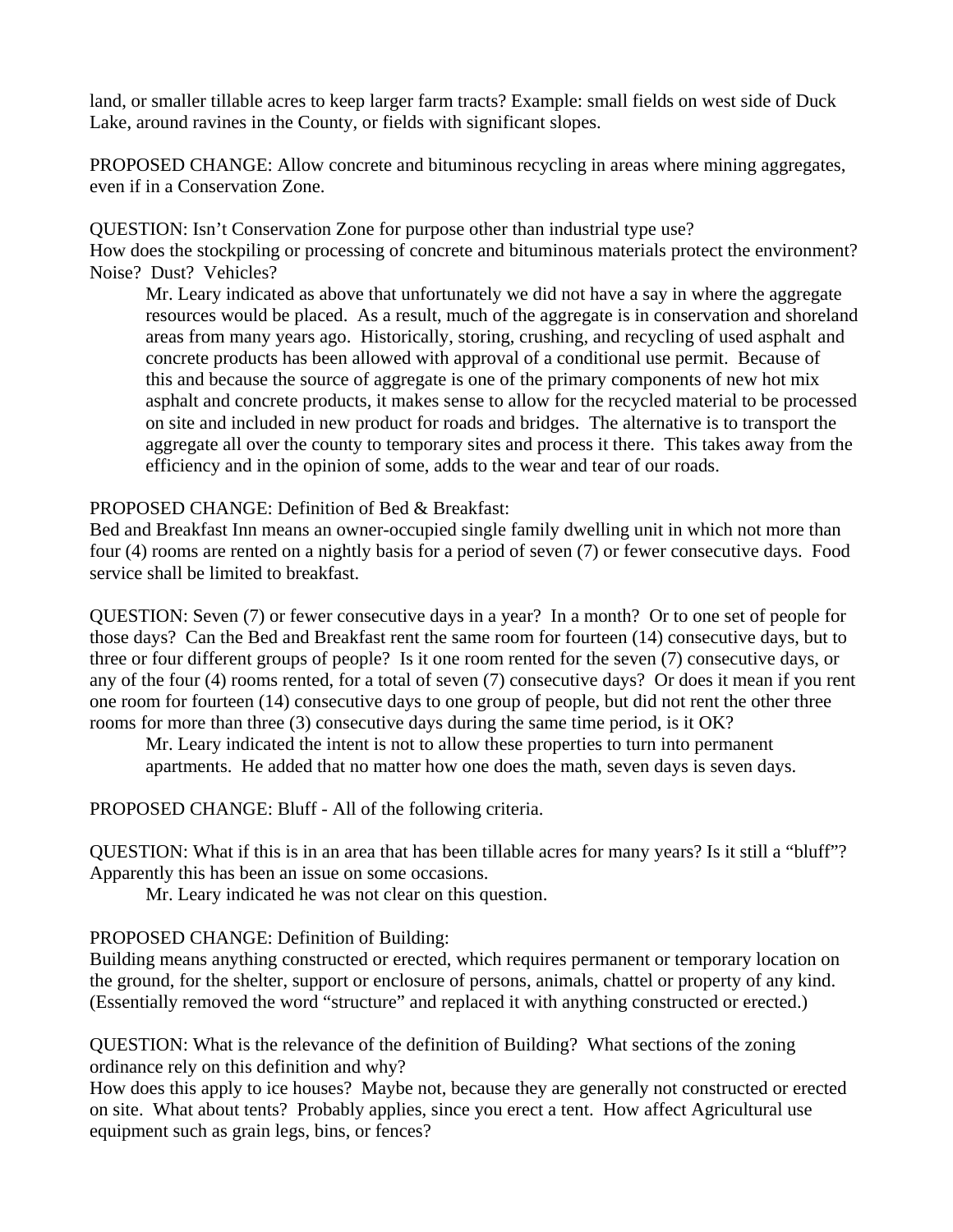Mr. Leary stated that tents, fish houses, and fences are NOT considered buildings. Grain legs and grain bins are considered structures and do require a permit and must meet the setback requirements. Building is important because of the setback implications.

#### PROPOSED CHANGE: Add Campground Definition:

Campground means any area, whether privately or publicly owned, used on a daily, nightly, or longer basis for the accommodation of three (3) or more camping units.

QUESTION: What is an "accommodation" of three (3) or more "camping units"? Mr. Leary stated that one or two did not seem practical.

Would this include Keepers RV, which is accommodating way more than three camping units on its property? What about a "sleep-over" for a boy scout troop at a friend's house for the weekend? Or a weekend at the cabin where family brings in more than three tents or campers because the cabin only has two bedrooms and there are 25 family members when the children and grandchildren all show up?

 Mr. Leary indicated that because of its location, the question regarding Keepers RV business would need to be asked of Mankato Township, but in his opinion it would not make sense to classify the Keepers RV business a campground. He also commented that the boy scout troop and weekend at the cabin question would not be considered a campground. He added that these are common sense questions and that there are way too many other things to be concerned about.

### PROPOSED ORDINANCE: Add Cemetery Definition:

Cemetery means a discrete location that is known to contain or intended to be used for the internment of human remains pursuant to Minn. Stats. §307.

QUESTION: How many cemeteries are really in "discrete" locations? Aren't most of them fairly visible, near churches, or along roads? If so, does this definition not apply to them because they are not "discrete" due to their location and large gate or sign?

Mr. Leary indicated he was aware of at least four cemeteries located in discrete locations.

PROPOSED CHANGE: Create a Certificate of Zoning Compliance

QUESTION: To what sections of the Ordinance would this be relevant? If someone were to bring under 50 yards of fill into their yard, could they request County Staff to come out to their site to issue a Certificate of Zoning Compliance before selling the property, so the next owner does not have to be concerned about the fill?

 Mr. Leary commented that this has not been a problem in the past and that he does not anticipate it becoming a problem. He added that new issues do come up every day.

End of Mr. Friedrichs' email and Mr. Leary's response.

Mr. Femrite stated that a lot of Mr. Friedrichs' comments and questions were reviewed during the work sessions.

Mr. Gerrish added that the Free Press was present at one of the earlier work sessions. He also agreed with Mr. Femrite's statements that most of Mr. Friedrichs' questions were discussed at the work sessions and the amendments proposed are not just at the discretion of staff. He added that there was a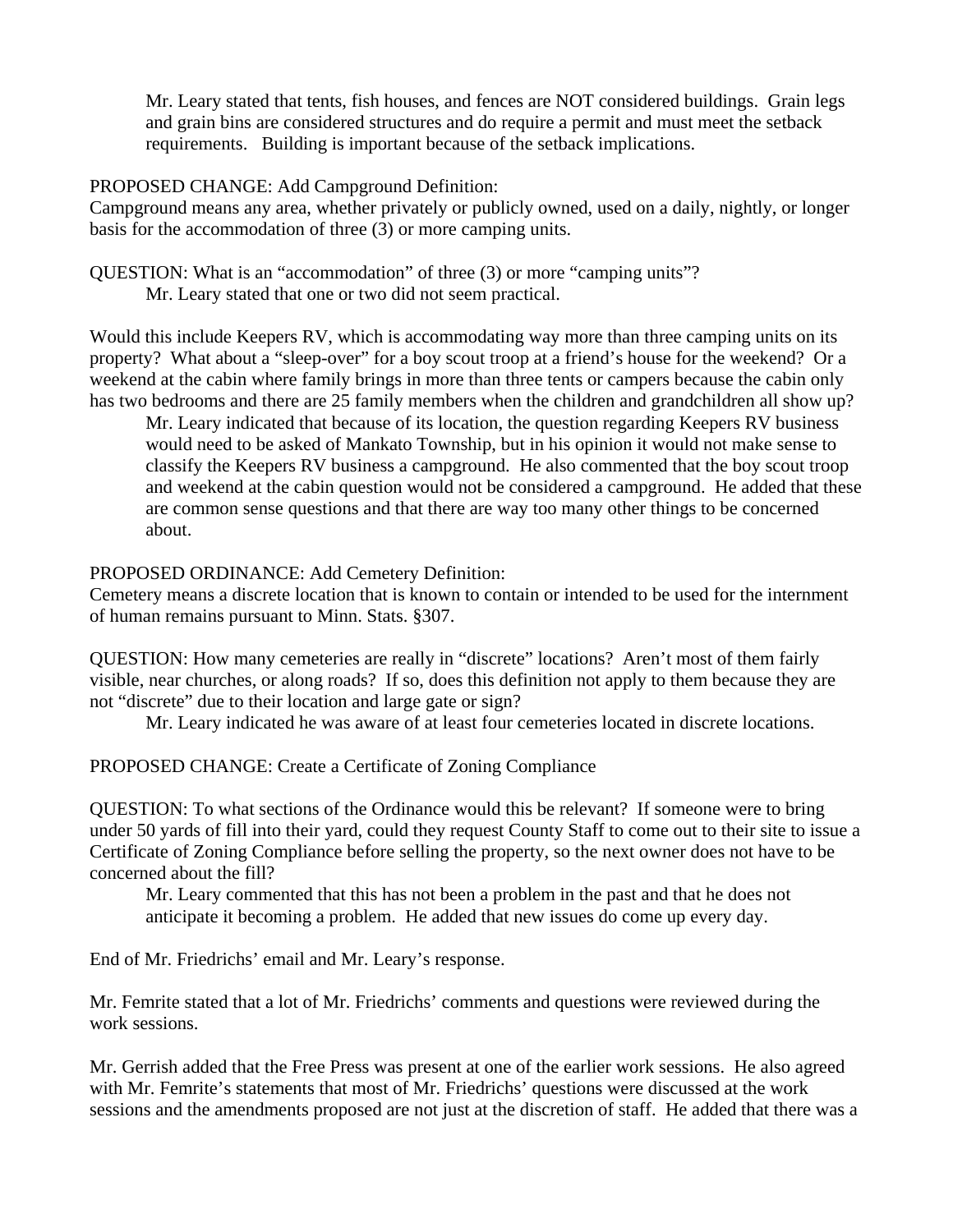great deal of opportunity for someone to give input and that all of these questions had been addressed in some detail.

Mr. Kurt Anderson stated his respect for Mr. Friedrich's comments and that due diligence has been provided by addressing his comments. He added that he was confident that the questions raised had been answered.

Warren Smith commented that he had not been aware of the process, but that it is apparent that Mr. Friedrichs' comments had been discussed. He added that the review process should not wait another 14 years again, it is a living document and should be reviewed when changes are necessary. He also agreed that some of Mr. Friedrichs' comments had more to do with subdivisions rather than the zoning chapter.

Doug Schaller was present on behalf of South Bend Township. He indicated he had asked Mr. Leary for a workshop with the Townships as he thought the Township officials should be part of the process. He added that the first notice to the Townships was at their December quarterly meeting. He added that the South Bend Township Board did not have any recommendations. He did ask about Bonus Lots.

The new criteria for granting a Bonus Lot was reviewed. The proposed amendment requires the bonus lot area to be untilled for a period of 10 years and that with the exception of access route, all buildings and supporting infrastructure must be located in the untilled area.

Mr. Schaller continued. He stated that the Townships have an issue with their inability to expand their tax base. He added that South Bend Township is a smaller township with a fair amount of state park land. He mentioned the imposed feedlot setback line to the City of Mankato and that there should be some tradeoffs for added development.

Mr. Kurt Anderson stated that bonus lots had been discussed at great length. He stated that the change from five to 10 years was a compromise. He added that the concern was with the development in sensitive areas. He also stated that residential development rights in the agricultural areas are a finite commodity. In some areas they are used up. For that reason he felt compelled to maintain the bonus lot provision.

Mr. Schaller asked if it is ok if the City of Mankato takes in 50 acres of agricultural land.

Mr. Femrite stated it is not ok to gobble up farm land because you cannot get it back.

Mr. Schaller then spoke on his own behalf. He said he appreciated the consideration staff had given to his comments on mining and crushing and grinding in the conservation district. He agreed with the need for aggregate mining in the conservation districts, but not with the need to truck other materials on to the site. He said the county had recently reviewed the permit for the Forrey mining operation. He said this site is located near Minneopa State Park in a Heavy Industrial Zoned District. He said the new location does have a lot of trees for screening, but this is not always the case with conservation districts.

Mr. Femrite stated that crushing and grinding is taking place in conservations districts throughout the state. He added that the equipment is already at these locations.